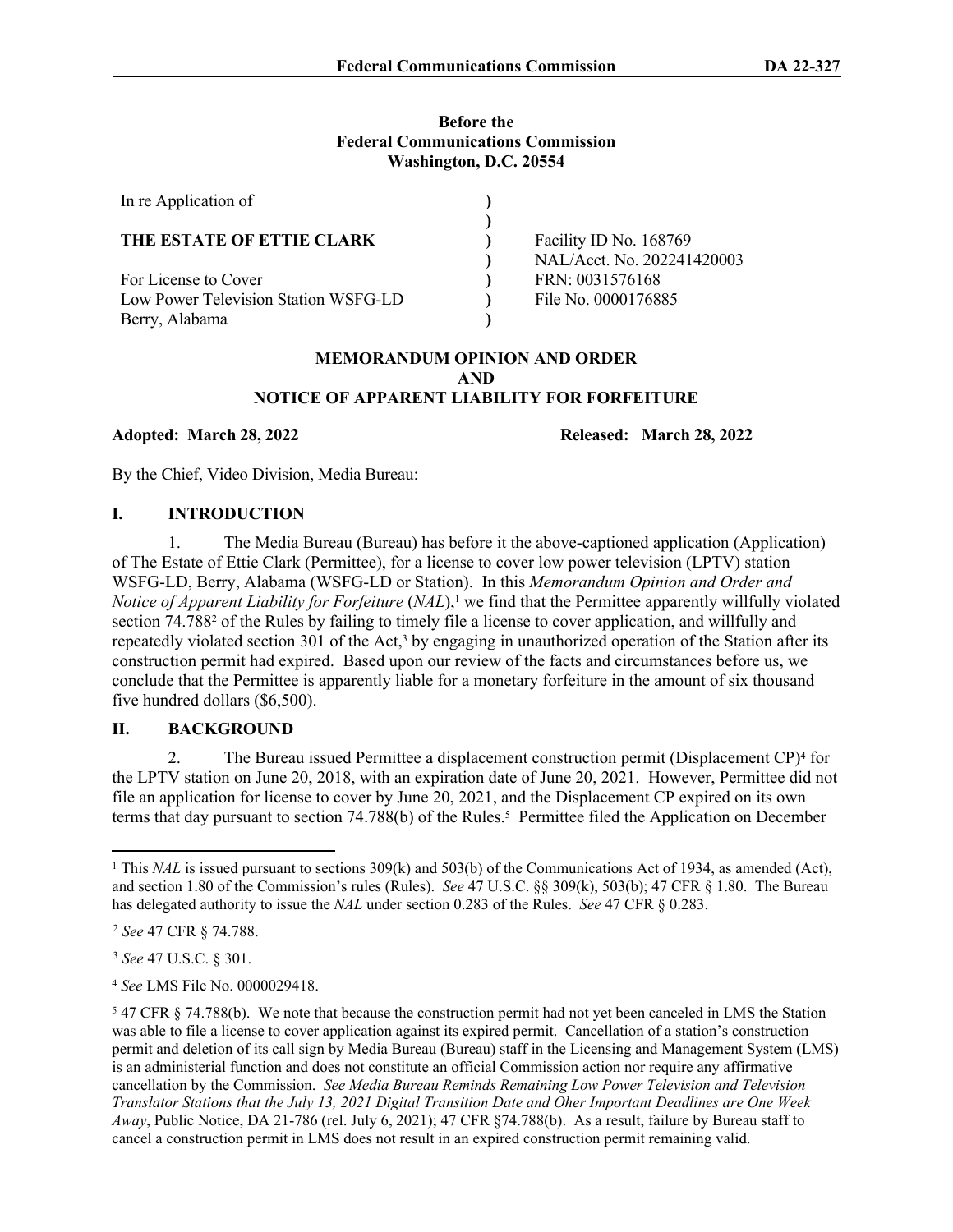6, 2021 and amendment on March 7, 2022, wherein the Permittee represents that construction of the facilities set forth in the Displacement CP were completed in the Fall of 2018, but that the Permittee inadvertently failed to file a license to cover at that time. Permittee submits documentation to demonstrate that the Displacement CP facilities were constructed and that the Station is currently operating pursuant to those facilities. Accordingly, Permittee filed the Application, more than three years after completing construction and almost six months after the Permit expired. Permittee requests waiver of the rules, reinstatement of the Displacement CP, and grant of the Application.

#### **III. DISCUSSION**

3. *Proposed Forfeiture*. The Permittee failed to timely file a license to cover as required by section 74.788 of the Rules,<sup>6</sup> and continued Station operations with the permitted facilities after the Permit expired on June 20, 2021, before filing the Application, and did not seek special temporary authority to operate with those facilities. In its Petition, Permittee stated that it completed construction of the Station in accordance with the construction permit granted by the Commission and previously commenced operation of those facilities in the Fall of 2018. Permittee states that it overlooked submitting the license to cover at that time. It is well settled that administrative oversight is not an excuse for failure to comply with the Commission's rules.<sup>7</sup> Further, as a result of its late filing, Permittee also engaged in unauthorized operation in violation of section 301 of the Act.<sup>8</sup>

4. This *NAL* is issued pursuant to section 503(b)(1)(B) of the Act.<sup>9</sup> Under that provision, a person who is found to have willfully or repeatedly failed to comply with any provision of the Act or any rule, regulation, or order issued by the Commission shall be liable to the United States for a forfeiture penalty.<sup>10</sup> Section 312(f)(1) of the Act defines willful as "the conscious and deliberate commission or omission of [any] act, irrespective of any intent to violate" the law.<sup>11</sup> The legislative history to section 312(f)(1) of the Act clarifies that this definition of willful applies to both sections 312 and 503(b) of the Act,<sup>12</sup> and the Commission has so interpreted the term in the section 503(b) context.<sup>13</sup> Section 312(f)(2) of the Act provides that "[t]he term 'repeated,' when used with reference to the commission or omission of any act, means the commission or omission of such act more than once or, if such commission or omission is continuous, for more than one day."<sup>14</sup>

5. The Commission's *Forfeiture Policy Statement* and section 1.80(b)(10) of the Rules establish a base forfeiture amount of \$3,000 for the failure to file a required form.15 The guidelines also specify a base forfeiture amount of \$10,000 for construction and/or operation without an instrument of

<sup>8</sup> *See* 47 U.S.C. § 301.

 $947$  U.S.C. § 503(b)(1)(B).

<sup>10</sup> 47 U.S.C. § 503(b)(1)(B). *See also* 47 CFR § 1.80(a)(1).

<sup>11</sup> 47 U.S.C. § 312(f)(1).

<sup>12</sup> *See* H.R. Rep. No. 97-765, 97th Cong. 2d Sess. 51 (1982).

<sup>13</sup> *See Southern California Broad. Co.*, Memorandum Opinion and Order, 6 FCC Rcd 4387, 4388, para. 5 (1991), *recon. denied*, Memorandum Opinion and Order, 7 FCC Rcd 3454 (1992).

 $14$  47 U.S.C. § 312(f)(2).

<sup>15</sup> *See Forfeiture Policy Statement and Amendment of Section 1.80(b) of the Rules to Incorporate the Forfeiture Guidelines*, Report and Order, 12 FCC Rcd 17087, 17113-15 (1997) (*Forfeiture Policy Statement*), *recon. denied*, Memorandum Opinion and Order, 15 FCC Rcd 303 (1999); 47 CFR § 1.80(b)(10), note to paragraph (b)(10), Section I.

<sup>6</sup> *See* 47 CFR § 74.788.

<sup>7</sup> *Townsquare Media of El Paso, Inc., Notice of Apparent Liability for Forfeiture*, 35 FCC Rcd 6661, 6665, para. 5 and n. 37 (EB 2020) ("It is immaterial whether . . . violations were inadvertent, the result of ignorance of the law, or the product of administrative oversight").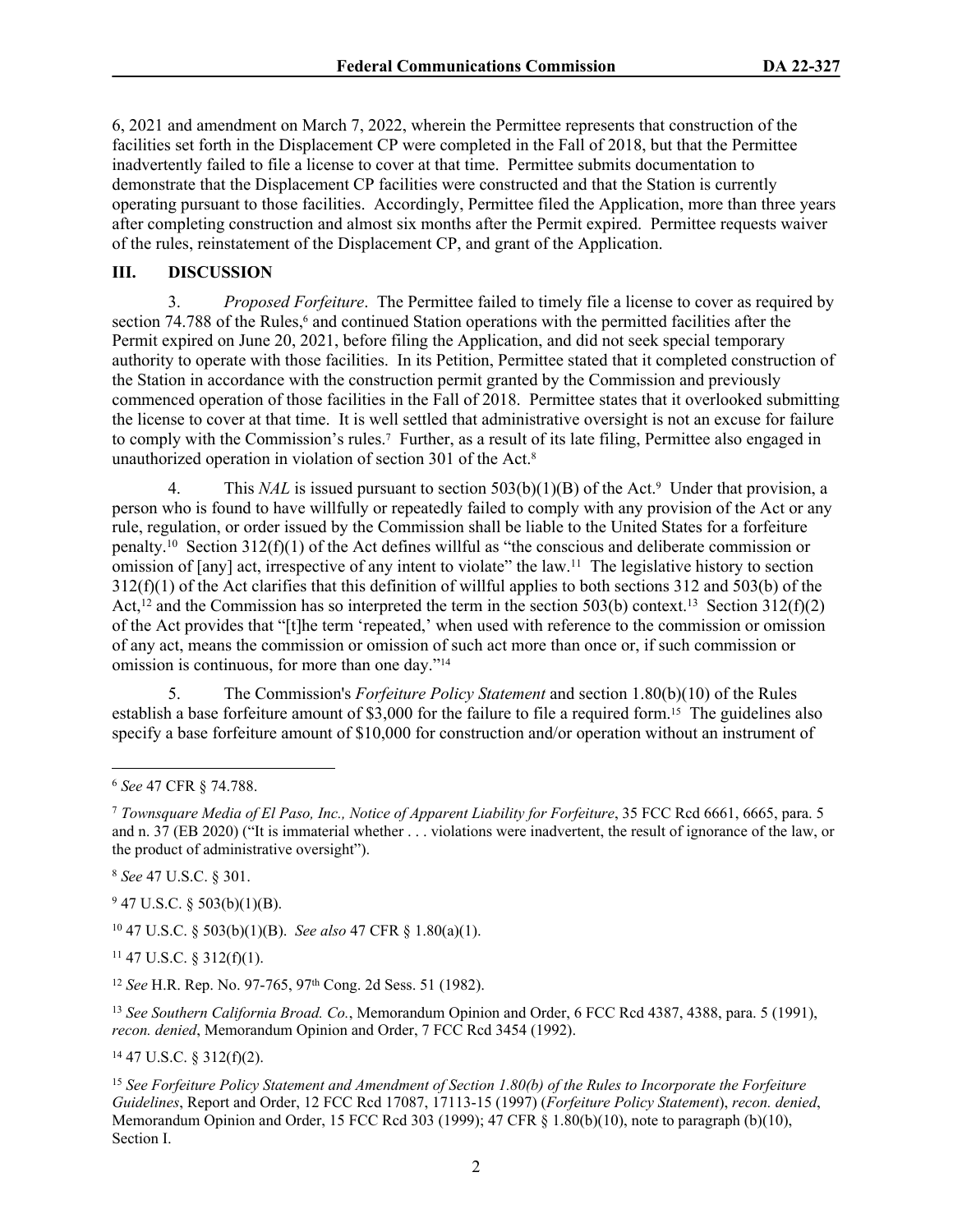authorization for the service.16 In determining the appropriate forfeiture amount, we may adjust the base amount upward or downward by considering the factors enumerated in section 503(b)(2)(E) of the Act, including "the nature, circumstances, extent and gravity of the violation, and, with respect to the violator, the degree of culpability, any history of prior offenses, ability to pay, and such other matters as justice may require."<sup>17</sup>

6. Based on our review of the facts and circumstances, we tentatively find that a \$13,000 base forfeiture is appropriate.18 The Licensee failed to file a timely license to cover for the Station when it completed construction of its Displacement CP facilities in the Fall of 2018, and not only filed its Application nearly six months after its construction permit expired, but engaged in unauthorized operation of the Station for over three years. Taking into consideration all of the factors required by section 503(b)(2)(E) of the Act and the *Forfeiture Policy Statement*, we will reduce the forfeiture from the base amount to \$6,500 because, as an LPTV station, the Station is providing a secondary service.19 While in other cases we have only fined other LPTV licensees \$3,500 for similar violations,<sup>20</sup> we believe an increased amount is warranted here given the lengthy period of time (over three years) the station engaged in unauthorized operation compared to those other cases. Stations are only permitted to commence operation pursuant to a valid instrument of authorization and we find the Licensee's failure represents extreme disregard, or at best ignorance, of Commission's licensing processes and the Act itself. We will also grant the Permittees waiver request and waive section 74.788 of the Rules,<sup>21</sup> reinstate the construction permit, and grant the Application by separate action upon the conclusion of this forfeiture

<sup>17</sup> 47 U.S.C. § 503(b)(2)(E); *see also Forfeiture Policy Statement*, 12 FCC Rcd at 17100; 47 CFR § 1.80(b)(4).

<sup>19</sup> *See e.g.*, *Pirate Media Group, LLC*, Memorandum Opinion and Order and Notice of Apparent Liability, 34 FCC Rcd 12280 (MB 2019) (reducing \$3,000 base forfeiture to \$1,500 for untimely filed renewal application filed by FM translator station).

<sup>20</sup> *See* e.g., *Southwest Colorado TV Translator Association*, Memorandum Opinion and Order and Notice of Apparent Liability for Forfeiture, DA 21-1616 (rel. Dec. 21, 2021) (late filed application for license to cover and four months unauthorized operations); and *KAZT, LLC*, Memorandum Opinion and Order and Notice of Apparent Liability, DA 21-1386 (rel. Nov. 5, 2021) (late filed application for license to cover and six months unauthorized operations).

<sup>21</sup> A waiver is appropriate where the particular facts would make strict compliance inconsistent with the public interest and deviation from the general rule would relieve hardship, promote equity, or produce a more effective implementation of overall policy on an individual basis. *Northeast Cellular Telephone Co. v. FCC*, 897 F.2d 1164, 1166 (D.C. Cir. 1990) and *WAIT Radio v. FCC*, 418 F.2d 1153, 1159 (D.C. Cir. 1969), *cert. denied*, 409 U.S. 1072 (1972); 47 CFR § 1.3 (waiver for good cause shown). Providing relief in instances where a licensee has failed to file an application for license to cover, but clearly completed construction prior to its authorized facility prior to the construction expiration date is consistent with Commission precedent. *See e.g., Clear Channel Broadcasting Licenses, Inc.*, Memorandum Opinion and Order, 26 FCC Rcd 7153, 7157, para 11 (2011) (upholding as proper the Bureau's practice of processing a late-filed covering license application for facilities fully completed by the construction deadline through the waiver process); *Cranesville Block Company, Inc.*, Letter Order, 27 FCC Rcd 2018, 2019-20 (MB 2012) (dismissing a petition for reconsideration of an expired construction permit as procedurally improper and treating it instead as a request for waiver). We find that based on the specific facts and circumstances presented here waiver is warranted. We note that the Permittee requests waiver of 47 CFR § 73.3598, which also is applicable to digital LPTV stations and is waived as necessary.

<sup>16</sup> A broadcast station requires an authorization from the Commission to operate. *See* 47 U.S.C. § 301.

<sup>18</sup> *See e.g., WKLC, Inc.*, Memorandum Opinion and Order and Notice of Apparent Liability, 26 FCC Rcd 11001 (MB 2011) (proposing \$7,000 forfeiture for violation of section 73.3598 of the Rules and section 301 of the Act). *See also Clear Channel*, 26 FCC Rcd at 7157 ("We note that the staff may also issue Notices of Apparent Liability for 'failure to file a required form' as authorized by Section 503(b)(1)(B) of the Communications Act of 1934, as amended (the 'Act') and Section 1.80 of the Rules, for such violations of covering license application filing deadlines or take other enforcement action.").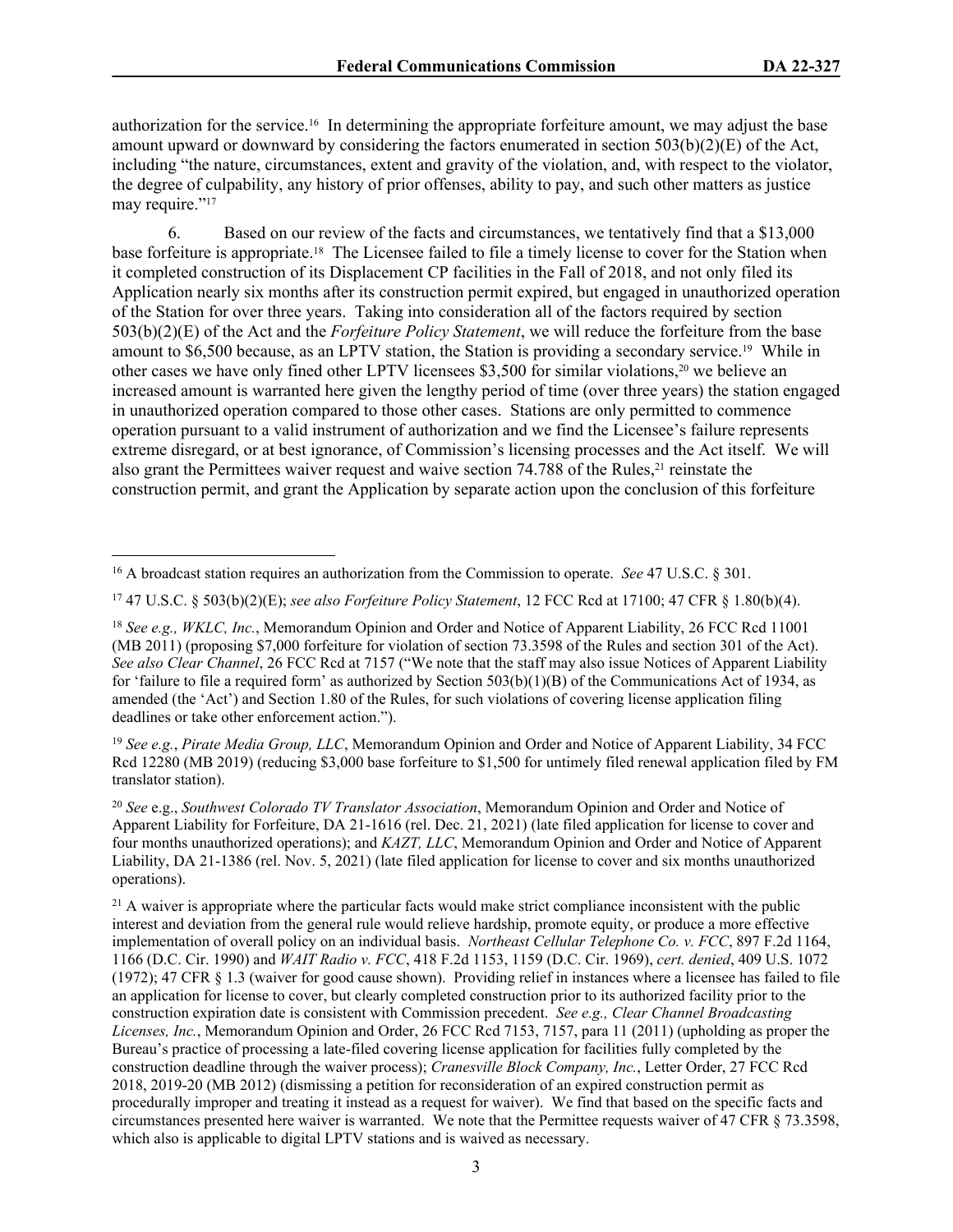proceeding if there are no issues other than the apparent violation that would preclude grant of the Application.

# **IV. ORDERING CLAUSES**

7. Accordingly, **IT IS ORDERED**, pursuant to section 503(b) of the Communications Act of 1934, as amended, and section 1.80 of the Commission's rules,22 The Estate of Ettie Clark is hereby **NOTIFIED** of its **APPARENT LIABILITY FOR FORFEITURE** in the amount of six thousand five hundred dollars (\$6,500) for its apparent willful violation of section 74.788 of the Commission's rules and section 301 of the Communications Act of 1934, as amended.<sup>23</sup>

8. **IT IS FURTHER ORDERED**, pursuant to section 1.80 of the Commission's rules,<sup>24</sup> that, within thirty (30) days of the release date of this *NAL,* The Estate of Ettie Clark **SHALL PAY** the full amount of the proposed forfeiture or **SHALL FILE** a written statement seeking reduction or cancellation of the proposed forfeiture.

9. Payment of the forfeiture must be made by credit card, ACH (Automated Clearing House) debit from a bank account using CORES (the Commission's online payment system),<sup>25</sup> or by wire transfer. Payments by check or money order to pay a forfeiture are no longer accepted. Below are instructions that payors should follow based on the form of payment selected:<sup>26</sup>

- Payment by wire transfer must be made to ABA Number 021030004, receiving bank TREAS/NYC, and Account Number 27000001. A completed Form 159 must be faxed to the Federal Communications Commission at 202-418-2843 or e-mailed to [RROGWireFaxes@fcc.gov](mailto:RROGWireFaxes@fcc.gov) on the same business day the wire transfer is initiated. Failure to provide all required information in Form 159 may result in payment not being recognized as having been received. When completing FCC Form 159, enter the Account Number in block number 23A (call sign/other ID), enter the letters "FORF" in block number 24A (payment type code), and enter in block number 11 the  $FRN(s)$  captioned above (Payor  $FRN$ ).<sup>27</sup> For additional detail and wire transfer instructions, go to [https://www.fcc.gov/licensing](https://www.fcc.gov/licensing-databases/fees/wire-transfer)[databases/fees/wire-transfer.](https://www.fcc.gov/licensing-databases/fees/wire-transfer)
- Payment by credit card must be made by using the Commission's Registration System (CORES) at<https://apps.fcc.gov/cores/userLogin.do>. To pay by credit card, log-in using the FCC Username associated to the FRN captioned above. If payment must be split across FRNs, complete this process for each FRN. Next, select "Manage Existing FRNs | FRN Financial | Bills & Fees" from the CORES Menu, then select FRN Financial and the view/make payments option next to the FRN. Select the "Open Bills" tab and find the bill number associated with the NAL/Acct. No. The bill number is the NAL Acct. No. (e.g., NAL/Acct. No. 1912345678 would be associated with FCC Bill Number 1912345678). After selecting the bill for payment, choose the "Pay by Credit Card" option. Please note that there is a \$24,999.99 limit on credit card transactions.
- Payment by ACH must be made by using the Commission's Registration System (CORES) at [https://apps.fcc.gov/cores/paymentFrnLogin.do.](https://apps.fcc.gov/cores/paymentFrnLogin.do) To pay by ACH, log in using the FRN captioned above. If payment must be split across FRNs, complete this process for each FRN.

<sup>26</sup> For questions regarding payment procedures, please contact the Financial Operations Group Help Desk by phone at  $1-877-480-3201$  (option #6), or by e-mail at  $ARINQUIRIES@$  fcc.gov.

<sup>22</sup> 47 U.S.C. § 503(b); 47 CFR § 1.80.

<sup>23</sup> 47 CFR § 74.788(b); 47 U.S.C. § 301.

<sup>24</sup> 47 CFR § 1.80.

<sup>&</sup>lt;sup>25</sup> Payments made using CORES do not require the submission of an FCC Form 159.

<sup>27</sup> Instructions for completing the form may be obtained at<https://www.fcc.gov/Forms/Form159/159.pdf>.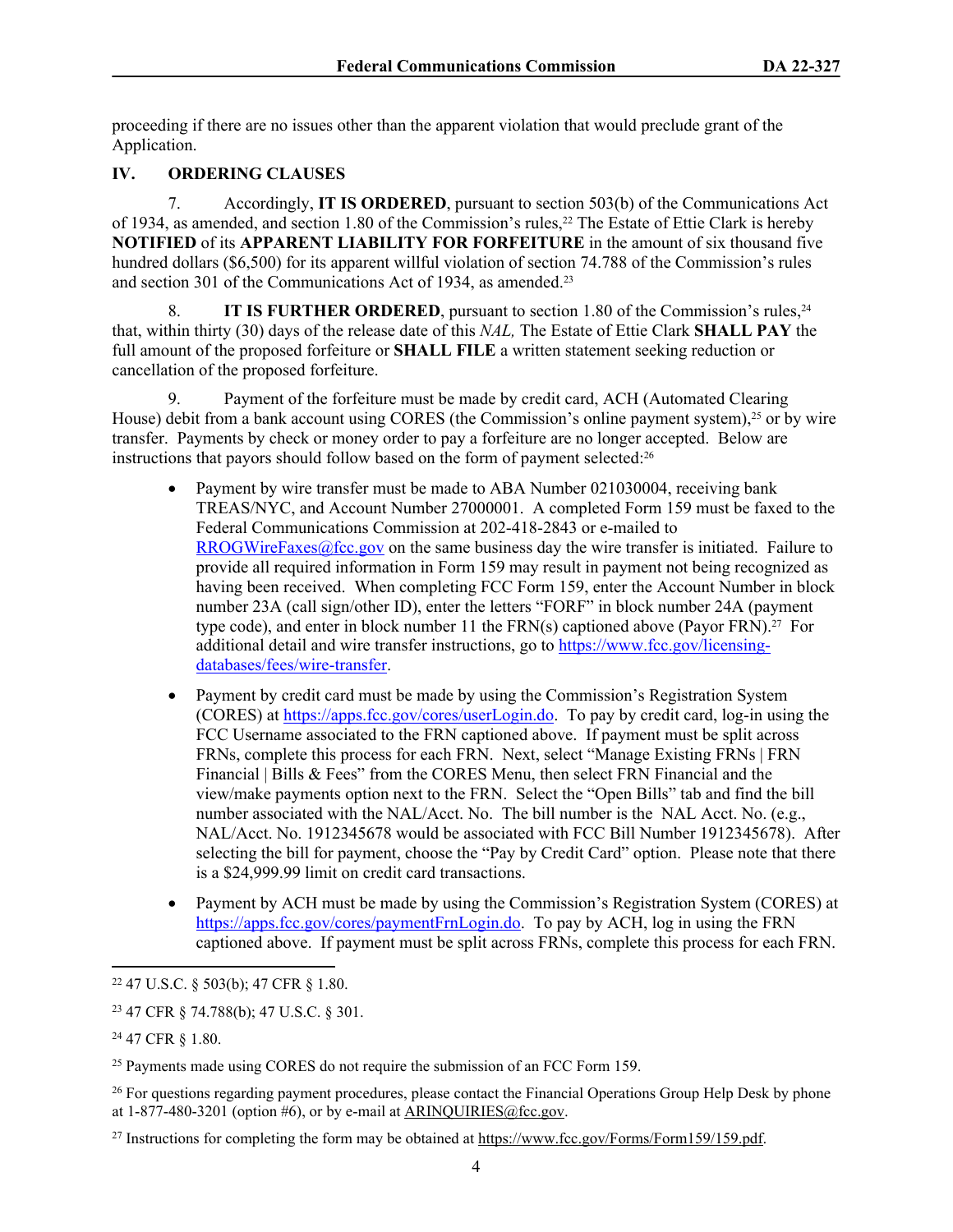Next, select "Manage Existing FRNs | FRN Financial | Bills & Fees" on the CORES Menu, then select FRN Financial and the view/make payments option next to the FRN. Select the "Open Bills" tab and find the bill number associated with the NAL/Acct. No. The bill number is the NAL/Acct. No. (e.g., NAL/Acct. No. 1912345678 would be associated with FCC Bill Number 1912345678). Finally, choose the "Pay from Bank Account" option. Please contact the appropriate financial institution to confirm the correct Routing Number and the correct account number from which payment will be made and verify with that financial institution that the designated account has authorization to accept ACH transactions.

10. Any request for making full payment over time under an installment plan should be sent to: Associate Managing Director—Financial Operations, Federal Communications Commission, 45 L Street, N.E., Washington, DC 20554.<sup>28</sup> Questions regarding payment procedures should be directed to the Financial Operations Group Help Desk by phone, 1-877-480-3201 (option #6), or by e-mail at [ARINQUIRIES@fcc.gov](mailto:ARINQUIRIES@fcc.gov).

11. Any written response seeking reduction or cancellation of the proposed forfeiture must include a detailed factual statement supported by appropriate documentation and affidavits pursuant to sections 1.16 and 1.80(g)(3) of the Commission's rules.<sup>29</sup> The written response must be filed with the Office of the Secretary, Federal Communications Commission, 45 L Street NE, Washington DC 20554, ATTN: Shaun Maher, Attorney, Video Division, Media Bureau, and **MUST INCLUDE** the NAL/Acct. No. referenced above. Filings can be sent by commercial overnight courier, or by first-class or overnight U.S. Postal Service mail. All filings must be addressed to the Commission's Secretary, Office of the Secretary, Federal Communications Commission.30 A courtesy copy should also be emailed to [Shaun.Maher@fcc.gov](mailto:Shaun.Maher@fcc.gov) to assist in processing the response.

- Commercial overnight mail (other than U.S. Postal Service Express Mail and Priority Mail) must be sent to 9050 Junction Drive, Annapolis Junction, MD 20701.
- Postal Service first-class, Express, and Priority mail must be addressed to 45 L Street, NE, Washington, DC 20554.

12. The Commission will not consider reducing or canceling a forfeiture in response to a claim of inability to pay unless the respondent submits: (1) federal tax returns for the most recent threeyear period; (2) financial statements prepared according to generally accepted accounting practices (GAAP); or (3) some other reliable and objective documentation that accurately reflects the respondent's current financial status. Any claim of inability to pay must specifically identify the basis for the claim by reference to the financial documentation submitted. Inability to pay, however, is only one of several factors that the Commission will consider in determining the appropriate forfeiture, and we have discretion to not reduce or cancel the forfeiture if other prongs of section  $\S 503(b)(2)(E)$  of the Communications Act of 1934, as amended, support that result.<sup>31</sup>

<sup>28</sup> *See* 47 CFR § 1.1914.

 $29$  47 CFR §§ 1.16 and 1.80(g)(3).

<sup>&</sup>lt;sup>30</sup> Effective March 19, 2020, and until further notice, the Commission no longer accepts any hand or messenger delivered filings. This is a temporary measure taken to help protect the health and safety of individuals, and to mitigate the transmission of COVID-19. *See FCC Announces Closure of FCC Headquarters Open Window and Change in Hand-Delivery Filing*, Public Notice, 35 FCC Rcd 2788 (2020).

<sup>31</sup> *See* 47 U.S.C. 503(b)(2)(E); *Adrian Abramovich*, Forfeiture Order, 33 FCC Rcd 4663, 4678-79, paras. 44-45 (2018).